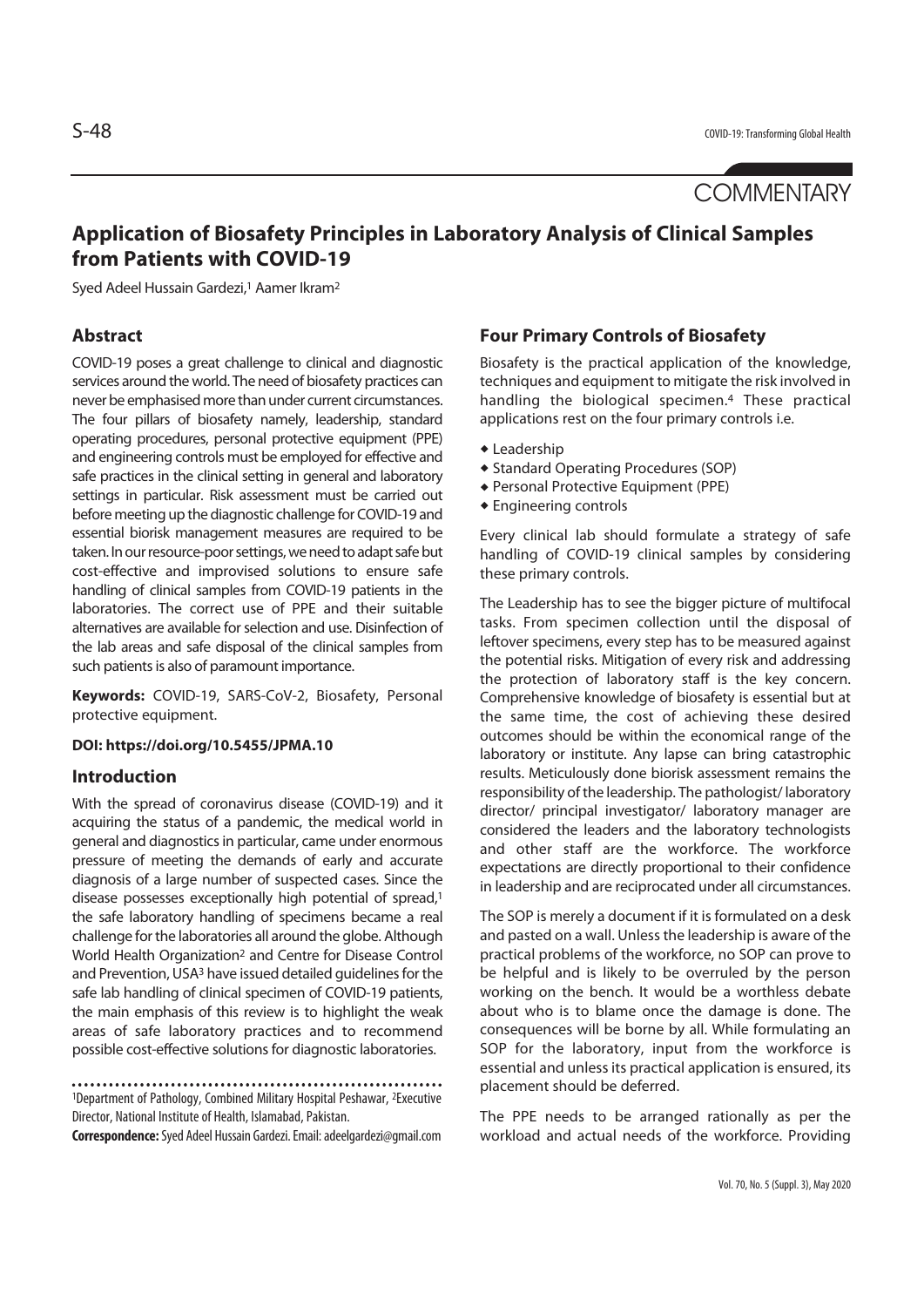less than anticipated demand will instil fear and distrust among the workforce. The selection of wrong PPE or incorrect use will have its detrimental effects.

The engineering controls i.e. the laboratory structure, air conditioning, airflow and movement of individuals can have an impact on the overall atmosphere. In many laboratories, airflow across the laboratory is usually compromised for the sake of effective air conditioning. Since procedures like vortex, grinding, blending or centrifugation etc. regularly result in aerosols,2 therefore, addressing airflow direction is of paramount significance in preventing the spread.<sup>1</sup>

# **Biorisk Assessment in COVID-19 Clinical Samples**

Severe acute respiratory syndrome coronavirus 2 (SARS-CoV-2), the biological agent of COVID-19, can be classified as a clinical containment level 3 organism<sup>5</sup> and is spread through droplets.1 Nevertheless, the aerosol spread potential cannot be ruled out.<sup>6</sup> Considering the available evidence, laboratory personnel are at the risk of acquiring infection through the procedures that produce aerosols and droplets.2

Risk assessment should be done while preparing for the safe handling of COVID-19 clinical samples. With financial restraints, risk tolerance has to be given due importance i.e. making space for acceptable risk with known benefits allowing smooth work proceedings.7

WHO provides a risk assessment template<sup>2</sup> for the clinical laboratories. We found it to be a very useful tool but if it is considered complicated to comprehend and implement in a laboratory, then considering the basic framework of risk assessment,<sup>7</sup> clinical laboratories can formulate their own risk assessment tool for the said purpose.

# **Cost-Effective but Safe Strategies for Dealing COVID-19 Clinical Samples**

Clinical laboratories perform a variety of tests on clinical samples. During this pandemic, coordination with the clinical team is essential. The clinical team must inform the laboratory staff before sending specimens from a patient suspected of COVID-19. The clinical team must also be informed and trained about obtaining minimum samples from suspected patients to reduce the risk to ward staff drawing the samples, potential loss of viability of virus during transportation and risk to laboratory technologists.

WHO emphasises on adapting 'core requirements'2 for conventional clinical laboratories for dealing with clinical samples from COVID-19. Handling of all such samples by trained laboratory technologists with demonstrated capability can never be stressed more.

We recommend that laboratories using open systems for biochemical and haematological analysis involving manual pipetting etc. should refrain from dealing with clinical samples from COVID-19 patients. Resource-poor labs still using open systems would likely be unable to cater for the recommended biosafety requirements for COVID-19 clinical samples. Hospitals should either equip their laboratories with closed-system analysers or make arrangements to get the analysis done from better-equipped laboratories.

Most clinical analyses require specimen centrifugation, mixing on rotator plates and manual handling of specimens containing infective agents. All such procedures for COVID-19 patients' specimens should be performed in Biosafety Cabinet (BSC) Class II type A2 or an equivalent European standard type (CEN 12469).<sup>2,3</sup> WHO supports Class I BSC as a better alternative due to simpler design and effectively addressing worker protection where sample protection is not the top priority. We suggest that if a laboratory decides to procure BSC, it should be BSC II-A for offering a wider spectrum of protection, wider customers and insignificant cost difference from Class I BSC. We have noticed a few laboratories mistakenly procuring and using laminar flow cabinets for handling biological samples. Laminar flow cabinet may appear similar to a BSC but does not serve the same purpose. Rather these are more dangerous as they expose the laboratory staff directly to the airflow carrying potential biohazard laden aerosols.

In case if BSC is not available and centrifugation has to be carried out, centrifuges with safety cups and sealed rotors provide a high degree of protection for lab technologists from aerosols and droplets. If such protected centrifuges are not available, fully capped tubes should be put in a well-balanced centrifuge placed in well-ventilated/open area. The centrifuge must not be opened after at least two to three minutes of completion of the operation to allow aerosols inside the container to settle. No effort to be made to manually stop the centrifuge or open in haste. Laboratory technologists must wear appropriate PPE throughout the processing of such samples.

Basic PPE for attending COVID-19 patients or dealing with clinical samples from such patients includes N-95 (US nomenclature)/FFP-2 (European nomenclature) masks, goggles or face shields, long-sleeved water-resistant gown and gloves.1

Most surgical masks do not qualify as respiratory protective equipment.7 N-95 offers better protection if used properly and fitted well. N-95 although limits the transmission of viruses, it does not completely block it. At the same time it does not mean that transmission of virus will result in transmission of infection.<sup>8</sup> Wearing N-95 is the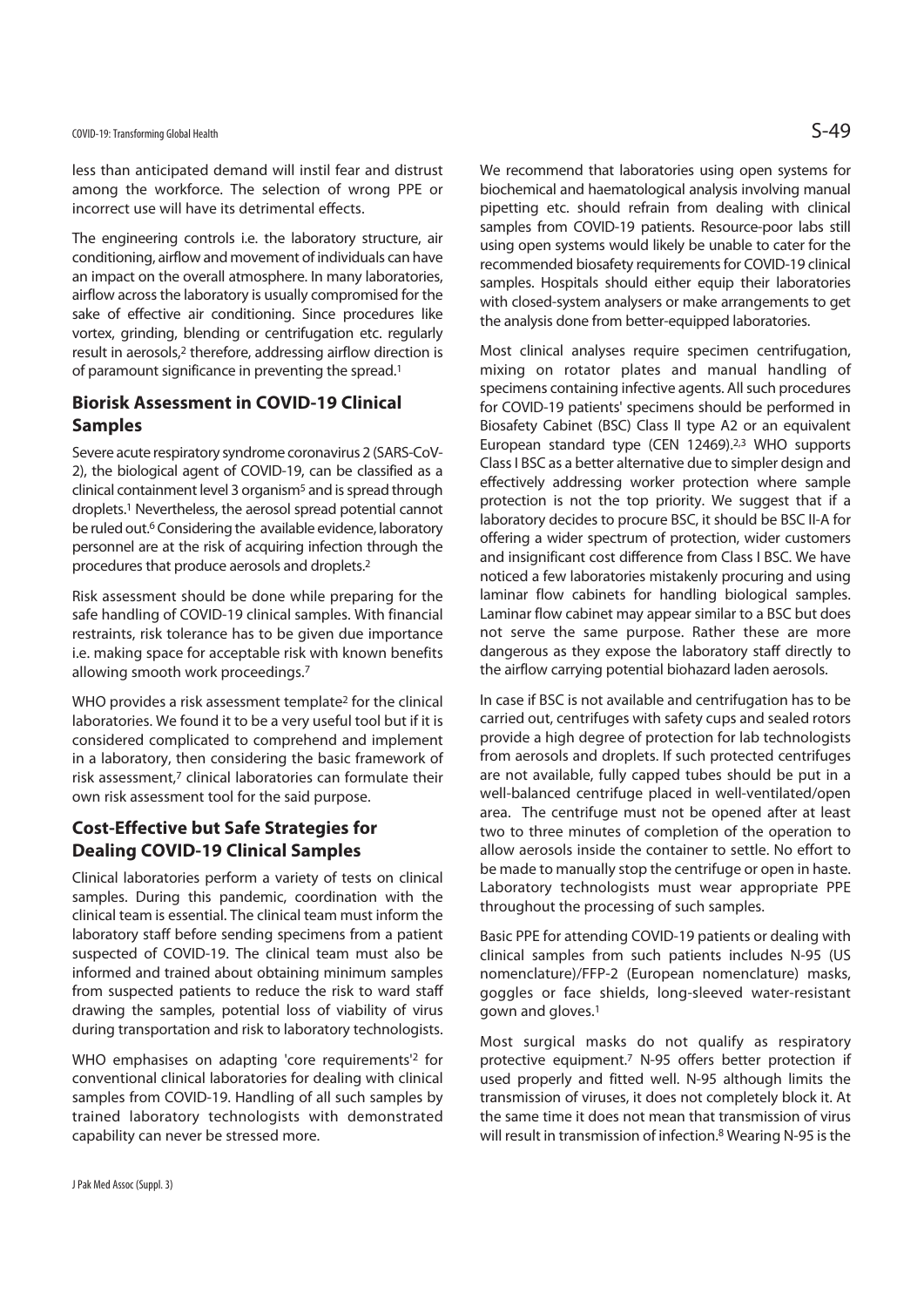most effective way among the available options. People with beards are not protected from aerosols even if they are wearing N-95 masks.9 For such people working in high containment areas, the alternative is power air purifying respirator (PAPR) which is an extremely expensive equipment. Shaving the beard for the sake of the safety of the worker seems to be only a workable solution. As for N-95, it does not have a cost-effective and equally efficient replacement. We have experienced that the face shield is very effective in preventing direct splash or soiling. If so, and N-95 is fitting well and the filter is not causing breathing resistance, N-95 can be reused for many days.10

We have experienced that face shields (visors) offer better ergonomics as compared to safety goggles. The use of goggles with masks often results in the accumulation of mist around the goggles in a short time, hindering the view. Cost-effective face shields can be obtained from the open market or improvised solutions can be devised (Figure-1 and 2). Face shields and goggles can be reused after appropriate disinfection.

Disposable gowns are the most preferred option for the workers' attire. Nevertheless, there may be an acute shortage of this useful commodity in demanding times like the current COVID-19 pandemic. Single-use plastic aprons can be used over the gown to add better protection. If linen gowns are used, these gowns must be doffed properly and autoclaved after every use before regular laundering and reuse.7

Donning of surgical gloves is relatively an easier issue but careless or hasty doffing after handling a biohazard can pose a threat of transmission of infection. "Beaking method" is a safe and effective way of doffing gloves and offers maximum protection to the user.11

Histopathological samples whether fixed in formalin or otherwise inactivated tissues require BSC for handling and processing. Similarly microbiological sample processing continuously exposes the worker to aerosol generation. Other paraphernalia of use of PPE and adherence to wellcrafted practical SOP is always essential.

Surface Disinfection of the laboratory work is usually a neglected aspect in day-to-day working. Among the many commercially available expensive surface disinfectants, we have chosen household bleach (approximate concentration 3-5%) as the cheapest and most easily available option. Different formulations available from various sources address the sodium hypochlorite concentration in percentages or parts per million (PPM). This may confuse or leave the calculations at the understanding of the individuals that can vary. We have found the most

S-50 COVID-19: Transforming Global Health



**Figure-1:** In-house faceshield re-useable made from local resources (acrylic sheet plus foam and elastic). Approximate cost Rs 500.



**Figure-2:** In-house faceshield disposable made from local resources (transparency plus foam and elastic) Approximate cost Rs 50.

convenient option for surface disinfection is by 20 ml of household bleach dissolved in approximately 1000 ml of clean water (free from particles) to be sprayed over the